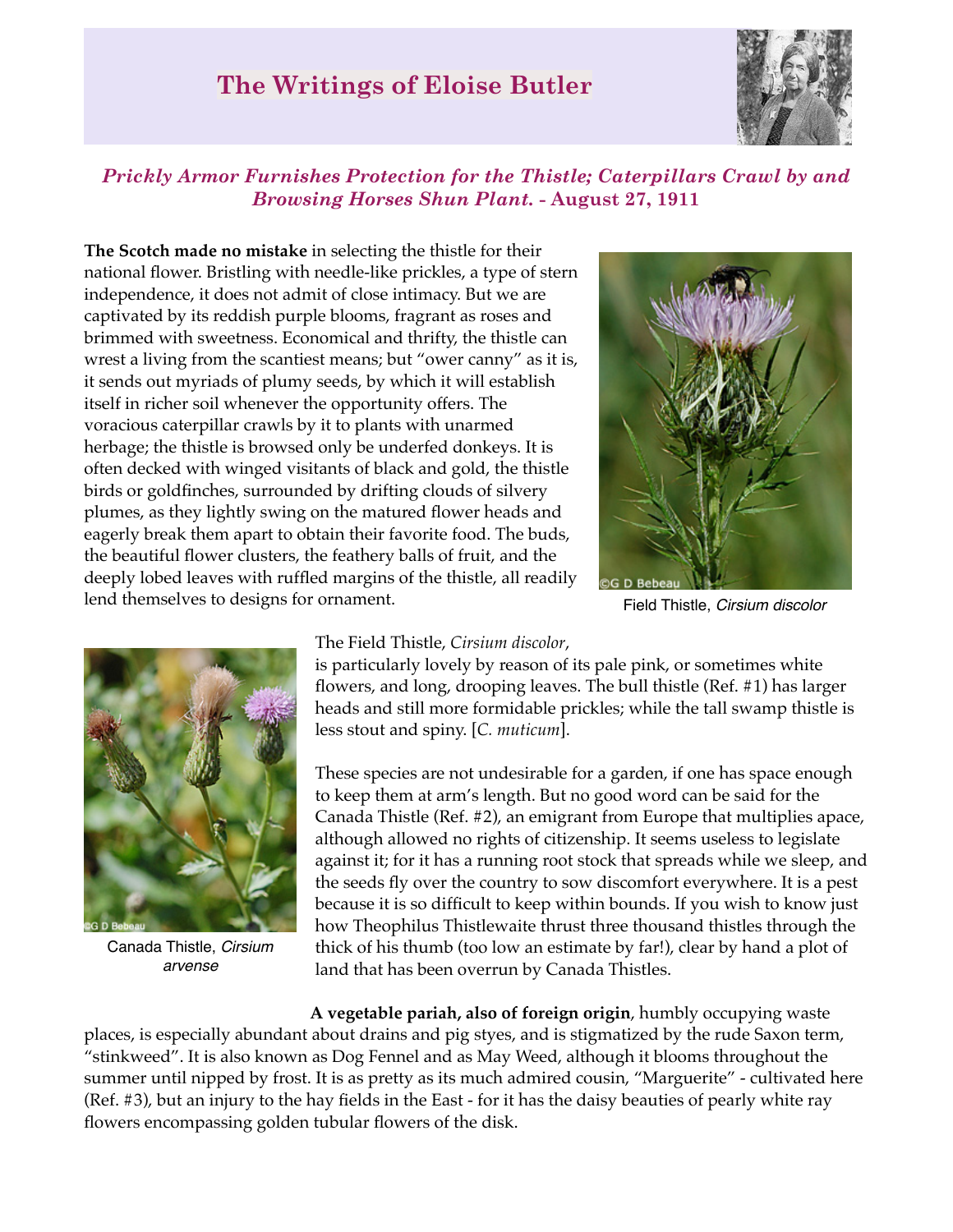The leaf too, may be favorably compared with that of the fern. But the weed is without regard on account of its associations and fetid odor. It bears the scientific name *Maruta cotula* (Ref. #3), and its nearest kin are the garden and medicinal chamomiles.

**One might be justified** in asking the mower to stay his scythe in the meadow until the fleeting beauty of the Grass-of-Parnassus is past (Ref. #4).

It is not a grass, but it is always found among the grasses. The glossy leaves are clustered in a rosette close to the ground. The cream white flowers grow singly on the stalk, and the deeply veined petals are marvels of perfectness in detail. Poets drew inspiration from similar species on Mount Parnassus, in the legendary days of Greece.



Marsh Grass-of-Parnassus, *Parnassia palustris*

**Happy is he who finds** in brooks winding through meadows the tiny blossoms that vie with the violet and the rose in popular favor - the forget-me-not. It is not easy to Forget

these pale blue flowers with yellow eyes - an unequaled harmony of

color. The Brook Forget-me-not (Ref. #5), after three unsuccessful attempts has been firmly established in the wild garden, where it blooms the summer long. The parent stock in Needham, Massachusetts, grew waist high in prodigal profusion. "Oh!" said one admirer, "these flowers are just like those we see on hats!"

#### **In pastures, giant puffballs**

[*Calvatia gigantea*] may be seen breaking through the grass. The one photographed [shown in attached article] weighed 14oz but specimens weighing twice as many pounds are occasional.

Several over four pounds in weight have been noted this season. Some of the small puffballs have a smooth surface, some are covered with tiny tubercles of spines, and some are stalked. In the puffballs, the spores are enclosed instead of being exposed to the air on the surface of gills or tubes as in the umbrella or bracket forms of fungi. As far as is known, the true puffballs are edible. They are to be used for food when the inside is firm and white like cottage cheese.

When mature, the puffball splits regularly or irregularly, according to the species, discharging a mass of dark, powdery spores. Those fond of this delicacy are much grieved when they see a specimen that has been used as a football and kicked to pieces. If one realized



Dog Fennel, (Stinking Chamomile or May Weed). *Anthemis cotula*



True Forget-me-not, *Myosotis scorpiodes*

that a puffball when fresh is good, palatable food, he would resist the impulse that impels him to destroy it.